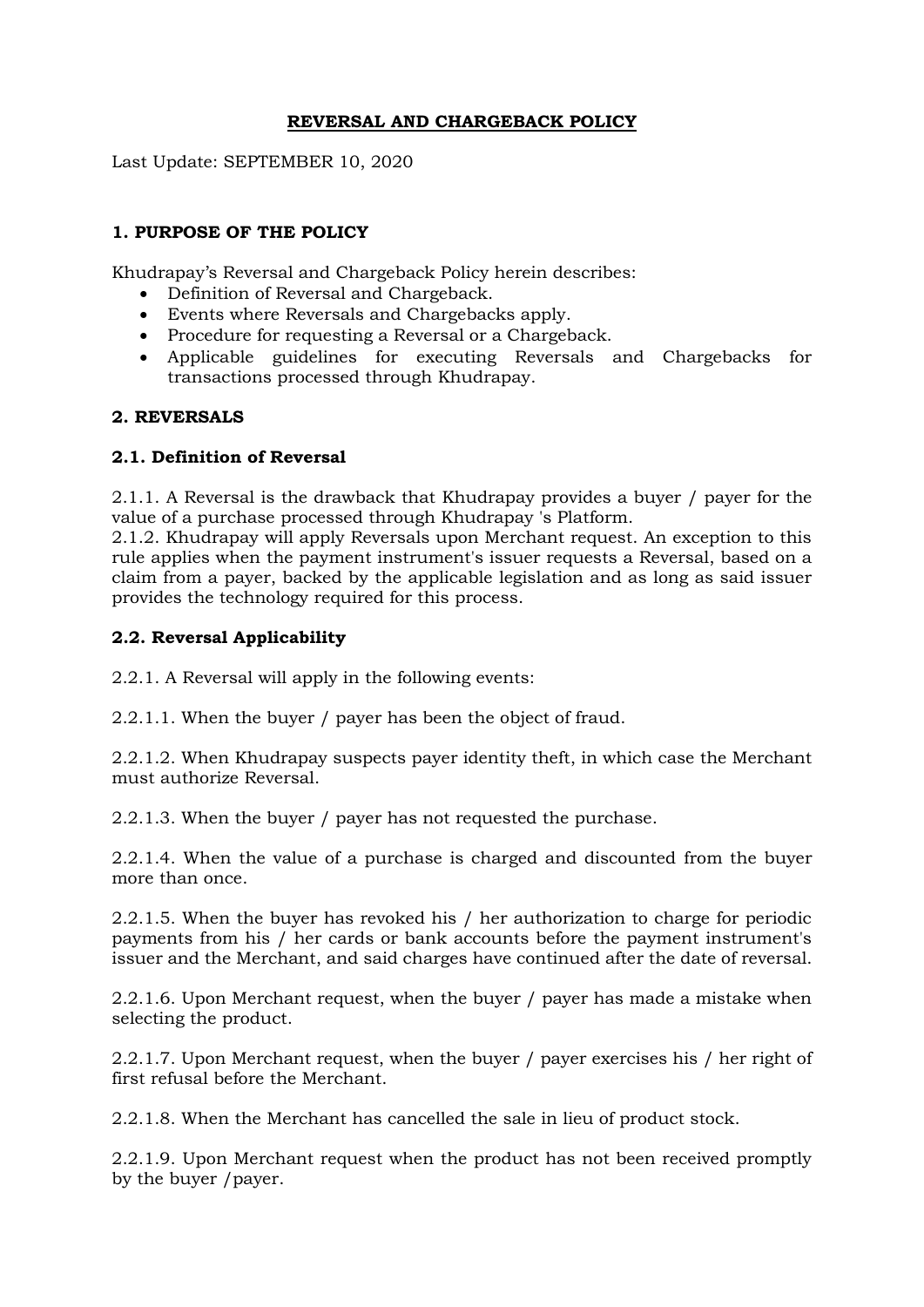2.2.1.10. Upon Merchant request when the product delivered by the Merchant does not correspond to that requested by the buyer / payer.

### **2.3. Timeframe for Reversal request**

2.3.1. The buyer / payer will have up to five (5) business days after the events described in section 2.2. to request a Reversal from the Merchant and the electronic payment instrument's issuer.

2.3.2. The Merchant or the payment instrument's issuer will notify Khudrapay of said request so that Khudrapay may proceed to reverse payment.

2.3.3. Reversal on payment transactions processed by Khudrapay six (6) months before the date of said Reversal request, will not be considered.

### **2.4. Procedure for the request of Reversals**

2.4.1. Reversal requests must be sent by the Merchant or by the corresponding payment instrument's issuer to [reversales@khurapay.com.](mailto:reversales@khurapay.com)

- 2.4.2. A request for Reversal from Khudrapay must include:
- 2.4.3.1. Transaction number.
- 2.4.3.2. Transaction date.
- 2.4.3.4. Transaction value.
- 2.4.3.5. Reversal amount requested.

2.4.3.6. An express statement of the reason or reasons that are grounds for the payment Reversal request; they must correspond to one or some of those mentioned in section 2.2. of this Policy.

2.4.3.7. Credit card or payment instrument used for the purchase subject to Reversal. It is not necessary to send the full number of said payment instrument for its identification.

#### **2.5. Response time and cost for a Reversal request**

2.5.1. Khudrapay has up to fifteen (15) business days, unless otherwise agreed with the Merchant by signing a service level agreement, from the date in which the Merchant or payment instrument's issuer request the Reversal.

2.5.2. Khudrapay will not be responsible for delays in Reversals attributable to financial institutions throughout the Reversal process.

2.5.3. Unless the payment instrument's issuer commits operational error, this type of Reversal will not affect the balance of the corresponding credit card.

2.5.4. Khudrapay may charge the Merchant for Reversals.

#### **2.6. Exemption from liability**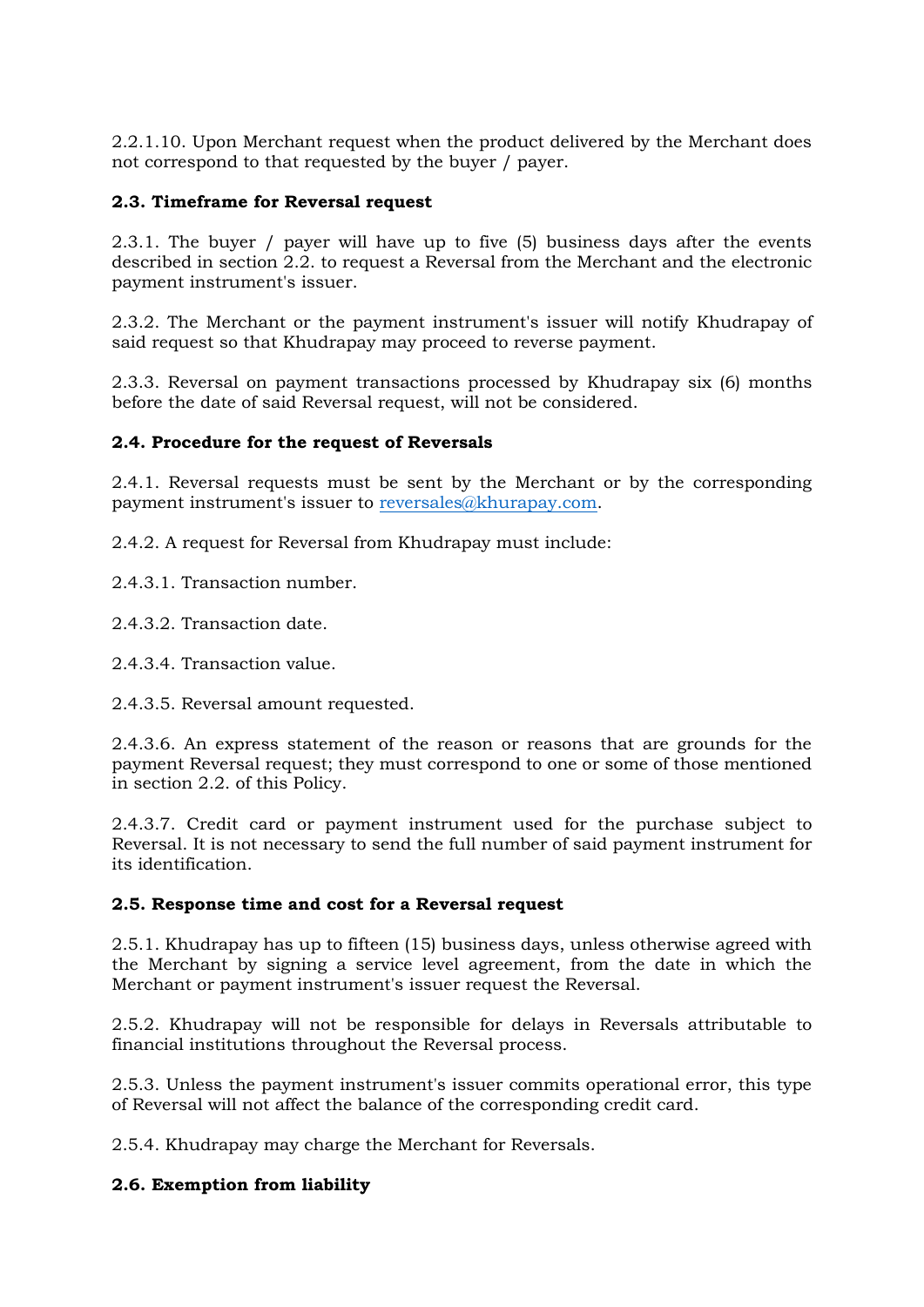2.6.1. The Merchant is held liable for its own Reversal order or authorization. [www.khudrapay.com](http://www.khudrapay.com/)

2.6.2. The Merchant holds Khudrapay harmless for Reversals carried out upon a request by the payment instrument's issuer, based on a payer's claim and subject to the applicable legislation in force.

#### **3. CHARGEBACKS**

#### **3.1. Definition of Chargeback**

3.1.1. A Chargeback is the debit carried out by the acquiring bank to Khudrapay, upon unawareness of a purchase by a cardholder before the card's issuer.

#### **3.2. Applicability of Chargebacks**

3.2.1. A cardholder (buyer / payer) may allege unawareness of a purchase before the card issuer in the following events:

3.2.1.1. Identity theft.

3.2.1.2. The buyer / payer does not associate Khudrapay 's name with the purchase from the Merchant (brand unawareness).

3.2.1.3. The Merchant's denial of a transaction Reversal when there is conflict between the Merchant and the buyer / payer because of discrepancies as a result of exchange rates, product / service quality defects or non-delivery of products or services, among others.

#### **3.3. Procedure for Chargeback**

3.3.1. The acquiring bank or the network processing Khudrapay 's payments shall notify the unawareness of a charge.

3.3.2. Khudrapay informs the Merchant about said notices from email address Reversales@khudrapay.com sent to the email registered by the Merchant. The Merchant is responsible for maintaining its contact information up to date.

3.3.3. Khudrapay requires having the following information available, as applicable to avoid Chargebacks:

3.3.3.1. A product delivery slip including the name of the buyer / payer - cardholder, even when it can be signed by a different person.

3.3.3.2. Sales invoice.

3.3.3.3. Registration of sold services, such as work orders, accommodation documents, hotel registration, ticket, among others. (This applies in case of an accommodation facility, travel, summer camps, conferences or entertainment, among others).

3.3.3.4. Other documents deemed convenient by Khudrapay.